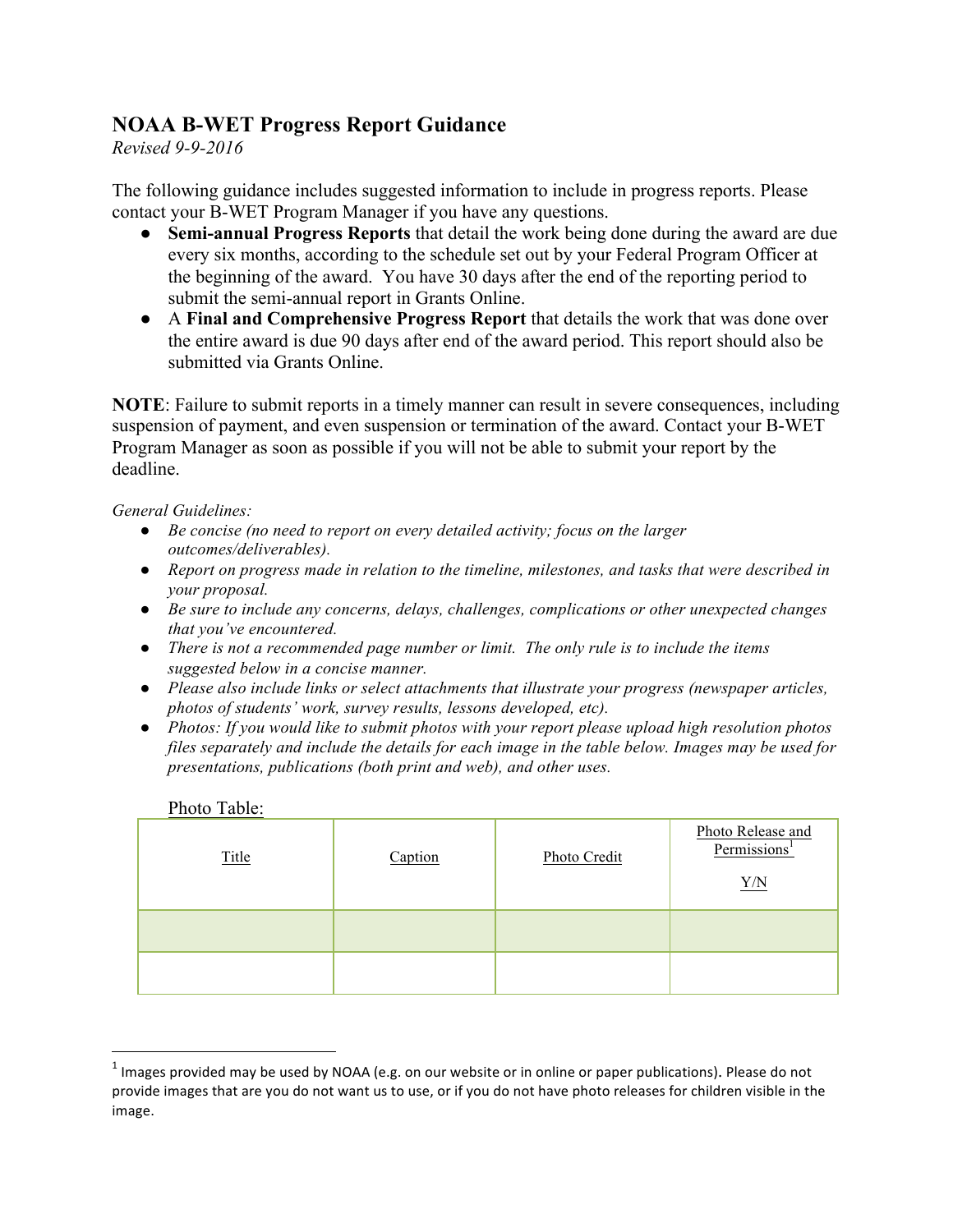# **NOAA B-WET Grant Program**

**Project Progress/Performance Report**  *Mark (X) only one box:* [ ] Semi-annual Report [ ] Final Report

#### **General Information:**

Award Number: Project Title: Funded Institution: PI Name(s): Authorized Representative: Phone #: Email Address: Dollar amount of the award (federal and non-federal match, if applicable): Project Website (if applicable):

## **Reporting Period Information:**

Award Period: *(Grant start and end dates)* From:  $\sqrt{2}$  / To:  $\sqrt{2}$  (mm/dd/yyyy)

Reporting Period: *(Enter the dates covered for semi-annual reports. For the comprehensive final report dates will be the same as the award period.)* From:  $\frac{1}{\sqrt{2\pi}}$  / To:  $\frac{1}{\sqrt{2\pi}}$  (mm/dd/yyyy)

## **Progress/Performance Narrative:**

*For semi-annual reports*, the narrative should include the project objectives that were approved in the grant application, details on progress achieved during the reporting period, the audience(s) served, and potential challenges and roadblocks to future progress.

*For the final report*, be sure to restate the objectives that were approved in the grant application and describe the extent that the objectives were met, the challenges the project has addressed, and the lessons learned.

The Progress/Performance Narrative should include specific discussion of:

## Tasks and Timeline

For each task described in your proposal/project plan, please discuss the status in terms of progress toward meeting the deliverables and timeline. Note any concerns, delays, challenges, complications or other unexpected changes that you've encountered and how they will be addressed. Briefly describe planned activities for the upcoming project period and note any foreseeable circumstance that may require an extension to the award period of performance. This section should include the bulk of the report narrative describing project activities over the reporting period in detail.

Audiences: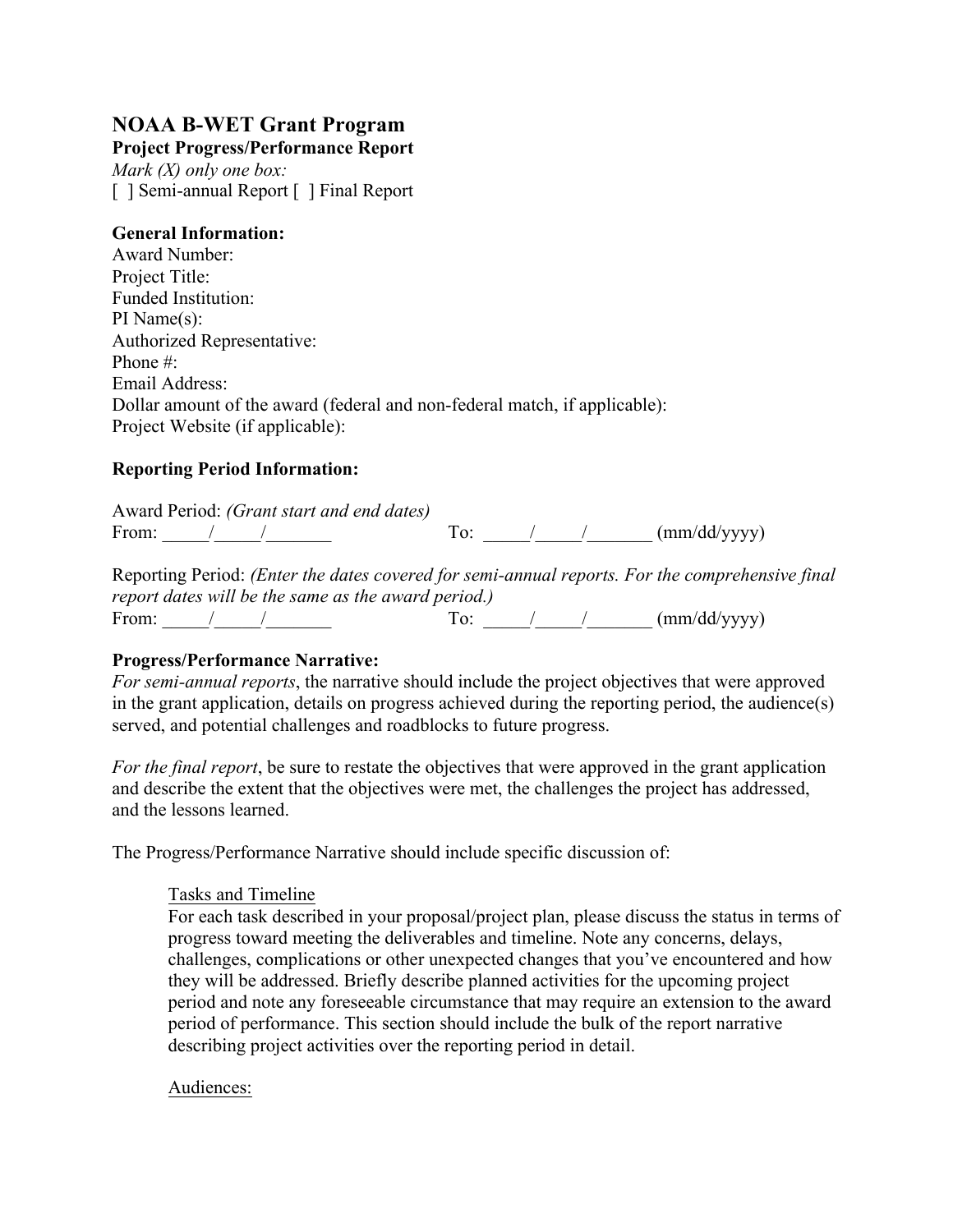Please describe the audience(s) served by the project, including grade levels. If available, please include demographic information, such as percent of participating students who are from Title 1 schools or who are English language learners.

#### Partnerships:

List the current project partners and briefly describe the activities of the partner(s) contributing to or involved with the project during the reporting period.

#### Stewardship:

Please describe the nature and results of your projects's stewardship activities for this project period. *Environmental stewardship* is the responsible use and protection of the natural environment through conservation and sustainable practices to enhance ecosystem resilience and human well-being (NOAA Education Strategic Plan, 2015-2035). Please see the B-WET definition of a Meaningful Watershed Education Experience for more discussion of stewardship activities (please see: http://www.oesd.noaa.gov/grants/bwet.html).

Examples of stewardship activities include:

- Watershed Restoration or Protection (e.g., create schoolyard habitat, planting trees or grasses, invasive species removal, cleanup (e.g., beach, stream, school, community), raise & release (e.g., fish, oysters, turtles), stormwater management (e.g., rain garden, paint storm drains)
- Everyday Choices (e.g., reduce/reuse/recycle/upcycle, transportation (e.g., carpooling, bike riding, mass transit, walking), composting, energy conservation, water conservation)
- Community Engagement (e.g., outreach, presentations, social media, messaging at community events/fairs/festivals, event-organizing, mentoring, PSAs, flyers, posters)
- Civic Action (e.g., town meetings, voting, writing elected officials/decision makers, advocating for policy change)

Where data is available, please list any quantifiable benefits to the environment as a result of these activities.

#### Stewardship Activity Table:

*For the final report*, please include all activities and cumulative quantifiable benefits for the entire project period.

| Activity (Please include date and<br>location) | Results                                                  | Quantifiable Benefit to the<br>Environment for the Activity<br>(if applicable, metric units)<br>preferred) |
|------------------------------------------------|----------------------------------------------------------|------------------------------------------------------------------------------------------------------------|
| <b>Student Beach Cleanup</b>                   | 100 student participants, local press coverage,<br>letc. | Number of kilograms of trash<br><i>removed</i>                                                             |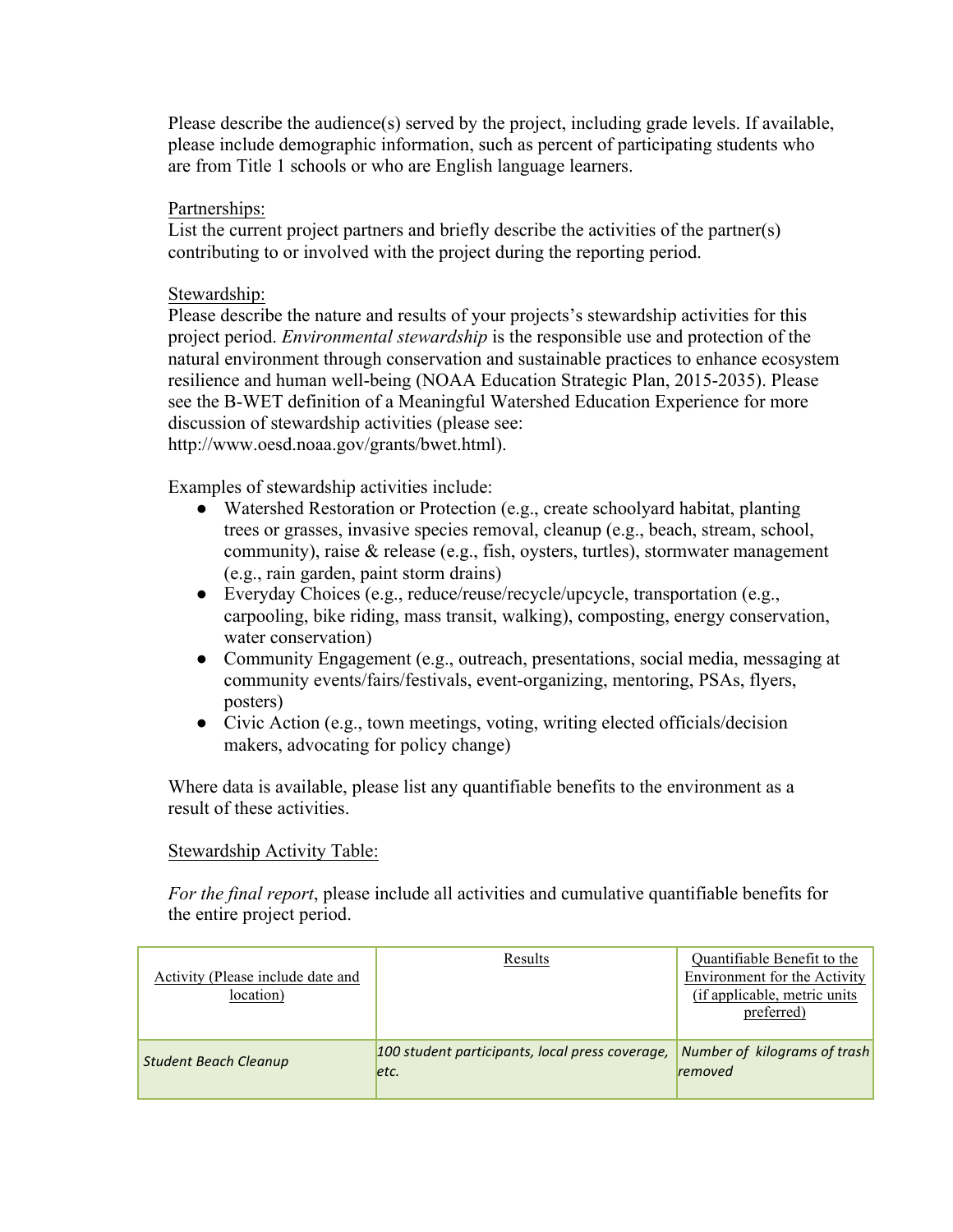| <b>Public Meeting Presentation</b> | Recommended town add a fish ladder to dam $N/A$<br>repair project. Twenty town leaders attended.<br>Recommendation is being considered. |  |
|------------------------------------|-----------------------------------------------------------------------------------------------------------------------------------------|--|
|                                    |                                                                                                                                         |  |

## NOAA Assets:

*Note: NOAA's assets are people, resources, services, or sites that communicate NOAA research, data, information, and knowledge to the public and support NOAA's mission. These include education materials and programs, datasets and visualizations, facilities, subject matter experts, and managed natural resource areas.*

The narrative should describe how the project incorporated NOAA staff, education products, data, and/or involved NOAA partners in project activities during the reporting period in order to make progress on or achieve project goals. Please identify specific NOAA resources used (e.g. website, curriculum name) or individuals or offices who have supported the project during this time period.

## Financial Reporting:

Include a note on the status of the financial reports submitted by your finance office, and please explain any discrepancy between the planned budget versus actual costs incurred to date.

## Sustainability after B-WET grant funding:

*For the final report*, state how the program will continue, in its current or a modified form, through the future. What elements of the program may be sustained by partners/participating schools? If applicable, explain how any equipment (>\$5000) purchased by the grant will be utilized.

## **Project Results:**

Indicate specific outputs related to, and produced during, this reporting period. Record your outputs in the tables provided below, as applicable.

## Participant Output Tables

Please provide information in the tables only for the audiences directly served by the grant activities. Additional outputs may be provided in narrative text. For example: numbers of teachers served in PD programs should be included in the table Educator and Other Audiences table. If their students are not directly served as part of the grant, you may include the numbers of students they are expected to reach in the narrative, but do not include them in the Student Audiences table.

## **Student Audiences**

| School | Address | Number of students reached Cumulative number of |                           |
|--------|---------|-------------------------------------------------|---------------------------|
|        |         |                                                 | students reached for this |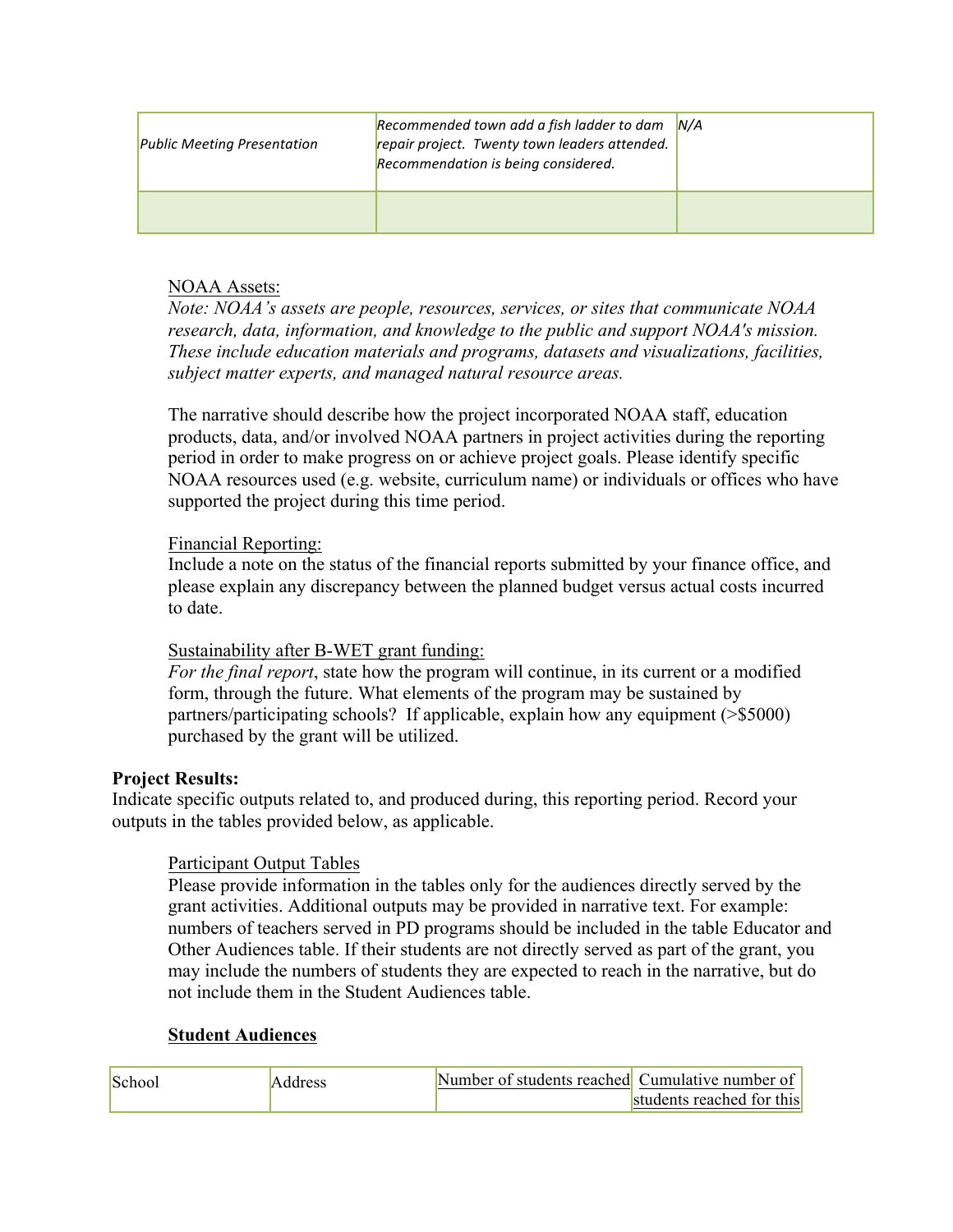|                                              | this reporting period <sup>1</sup> | year of project <sup>2</sup> |
|----------------------------------------------|------------------------------------|------------------------------|
|                                              |                                    |                              |
|                                              |                                    |                              |
| Add rows as needed for<br>additional schools |                                    |                              |
| <b>TOTAL</b>                                 |                                    |                              |

 $1$ These may be the same individuals as reached in previous reporting periods.

<sup>2</sup>Please provide the cumulative number of unique individuals in this audience reached for the current year of the grant.

#### **Educator and Other Audiences**

| Audience                                                                | Number of individuals<br>reached this reporting<br>period <sup>1</sup> | Cumulative number of<br>individuals reached for this<br>year of project <sup>2</sup> |
|-------------------------------------------------------------------------|------------------------------------------------------------------------|--------------------------------------------------------------------------------------|
| K-12 In-service<br>Educators in<br>Professional<br>Development Programs |                                                                        |                                                                                      |
| Other (Please specify)                                                  |                                                                        |                                                                                      |
| Add rows as needed for<br>additional audiences                          |                                                                        |                                                                                      |

 $1$ These may be the same individuals as reached in previous reporting periods.

<sup>2</sup>Please provide the cumulative number of unique individuals in this audience reached for the current year of the grant.

## **Project Totals** *(Final Report Only)*

*For the final report*, please include project totals and explain in the narrative any difference between numbers proposed and actually reached.

| Audience                                                                | Cumulative number of<br>individuals reached for<br>entire project period <sup>1</sup> |
|-------------------------------------------------------------------------|---------------------------------------------------------------------------------------|
| K-12 Students                                                           |                                                                                       |
| K-12 In-service<br>Educators in<br>Professional<br>Development Programs |                                                                                       |